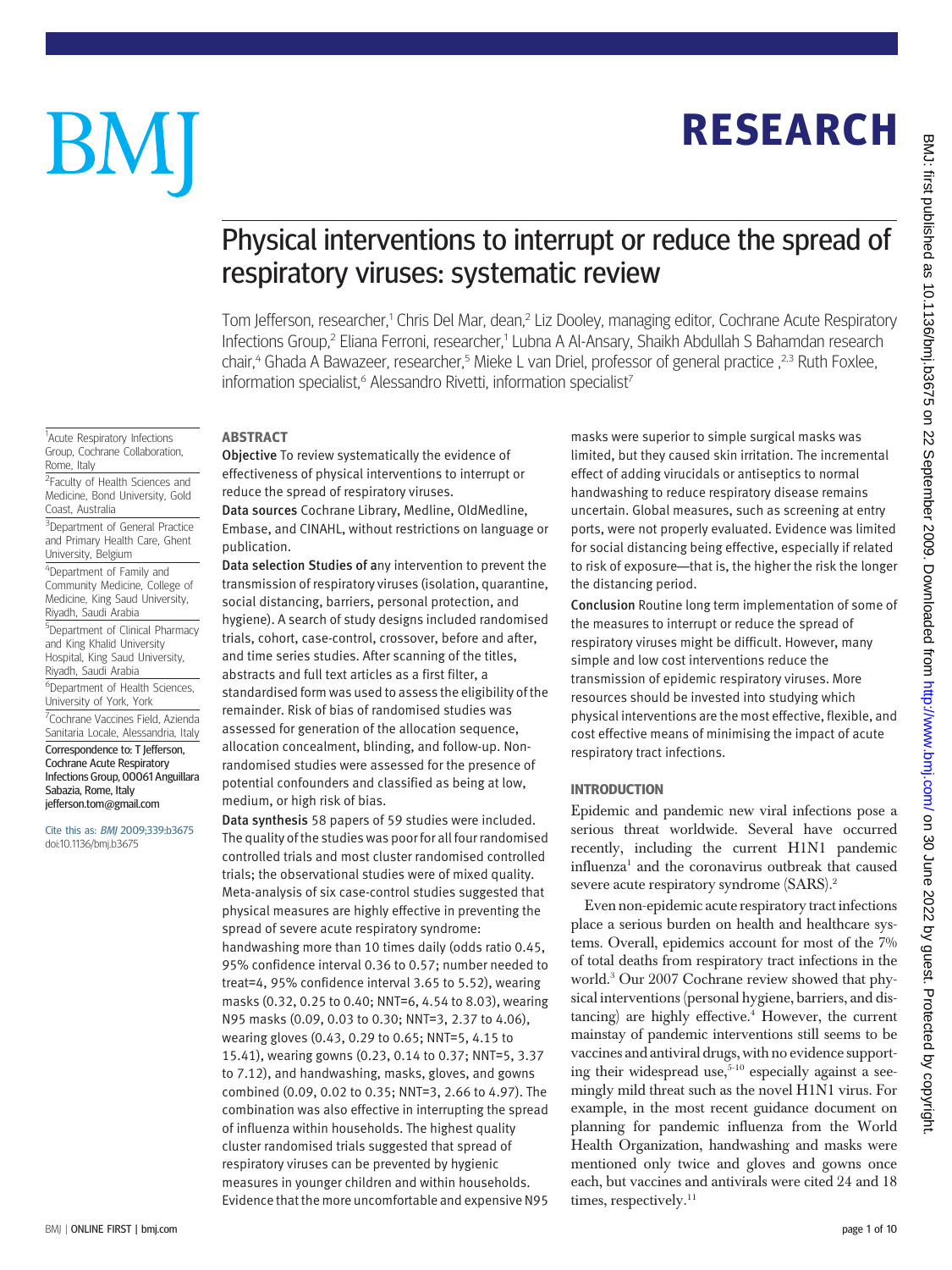We carried out a systematic review to update our 2007 Cochrane review on the evidence of the effectiveness of public health measures such as isolation, distancing, and barriers to interrupt or reduce the spread of respiratory viruses.

#### **METHODS**

We considered trials (individual level or cluster randomised, or quasi-randomised), observational studies (cohort and case-control designs), and any other comparative design, carried out in people of all ages and provided that some attempt had been made to control for confounding. We included any intervention to prevent the transmission of respiratory viruses from animal to human or from human to human (isolation, quarantine, social distancing, barriers, personal protection, or hygiene) compared with no intervention ("do nothing") or another intervention. We excluded vaccines and antivirals.

Outcome measures were mortality, numbers of cases of viral illness, the severity of viral illness, or proxies for any of these, and other measures of disease burden (such as admissions to hospital).

#### Search strategy

We searched the Cochrane Central Register of Controlled Trials (Cochrane Library 2009, issue 2), Medline (1966toMay week 1 2009),OldMedline (1950 to 1965), Embase (1990 to Week 18, 2009), and CINAHL (1982 to May week 1 2009); see the web extra on bmj.com for the search terms used for Medline and the Cochrane Register of Controlled Trials (modified for OldMedline, Embase, and CINAHL). No language restrictions were applied. Filters for study design included trials, cohort, case-control and crossover studies, before and after, and time series. We scanned the references of included studies for other potentially relevant studies. When necessary we corresponded with the first authors of studies to elicit further information.

We scanned the titles and abstracts of the studies identified by our search. When a study seemed to meet our eligibility criteria or information was insufficient to exclude it, we obtained the full text articles.We used a standardised form to assess the eligibility of each study, on the basis of the full article.

#### Quality assessment

We analysed randomised and non-randomised studies separately. Risk of bias in the randomised studies was assessed for the method of randomisation, generation of the allocation sequence, allocation concealment, blinding, and follow-up. Non-randomised studies were assessed for the presence of potential confounders using the appropriate Newcastle-Ottawa scales<sup>12</sup> for case-control and cohort studies, and a three point checklist for controlled before and after and ecological studies.<sup>13</sup>

We assigned categories for risk of bias on the basis of the number of items judged inadequate in each study: up to one inadequate item represented a low risk of bias, up to three items a medium risk, and more than three items a high risk.

#### Data extraction

Two authors (TOJ, CDM) independently applied the inclusion criteria to all identified and retrieved articles. Three authors (EF, LA, GB) extracted data from the included studies and checked their accuracy on standard forms used by the Cochrane Vaccines Field, supervised and arbitrated by TOJ and CDM.

Aggregation of data depended on the study design, types of comparisons, sensitivity, and homogeneity of definitions of exposure, populations, and outcomes used. We calculated the  $I^2$  statistic for each pooled estimate to assess the impact of statistical heterogeneity.<sup>1415</sup>

When possible we carried out a quantitative analysis and summarised effectiveness as an odds ratio, with 95% confidence intervals. When a result was significant we calculated absolute intervention effectiveness as a percentage using the formula: intervention effectiveness=1−odds ratio. In studies that could not be pooled we used effect measures as reported by the authors—for example, risk ratios or incidence rate ratios, with 95% confidence intervals or, when not available, P values.

#### RESULTS

Of a total 2958 potentially relevant studies scanned for the 2007 review and its 2009 update, 2790 were excluded on the basis of their titles or abstracts, and the full papers of the remaining 168 trials were retrieved. Fifty eight papers of 59 studies were finally included (table 1); eight of these studies were incorporated in the 2009 update. A list of excluded studies will be available in the published Cochrane update.

The quality of the included randomised controlled trials varied (see web extra table). Three of the four trials were poorly reported, with two papers (three studies) giving no description of the randomisation sequence, allocation, or allocation concealment.<sup>1617</sup> One trial reported the generation of randomisation, but blinding was impossible owing to the nature of the intervention (gargling with water with or without povidone-iodine compared with standard gargling with no attempt to mask the taste of iodine).<sup>18</sup> Information provided in a subsequent brief report contradicted the original report.<sup>19</sup> The design of the two trials was artificial and therefore the results were not generalisable to daily practice.<sup>17</sup>

The quality of the cluster randomised trials varied (see web extra table). Only the highest quality trials20-22 29 reported cluster coefficients and carried out analysis of data by unit of (cluster) randomisation. Other common problems were a lack of description of randomisation procedures, partial reporting of outcomes, unclear numerators or denominators, unexplained attrition,23-26 and complete failure of double blinding<sup>27</sup> or inappropriate choice of placebo.<sup>28</sup> Two cluster randomised trials involving the use of face masks<sup>2930</sup> by contacts of patients with influenza and influenza-like illness had poor compliance. This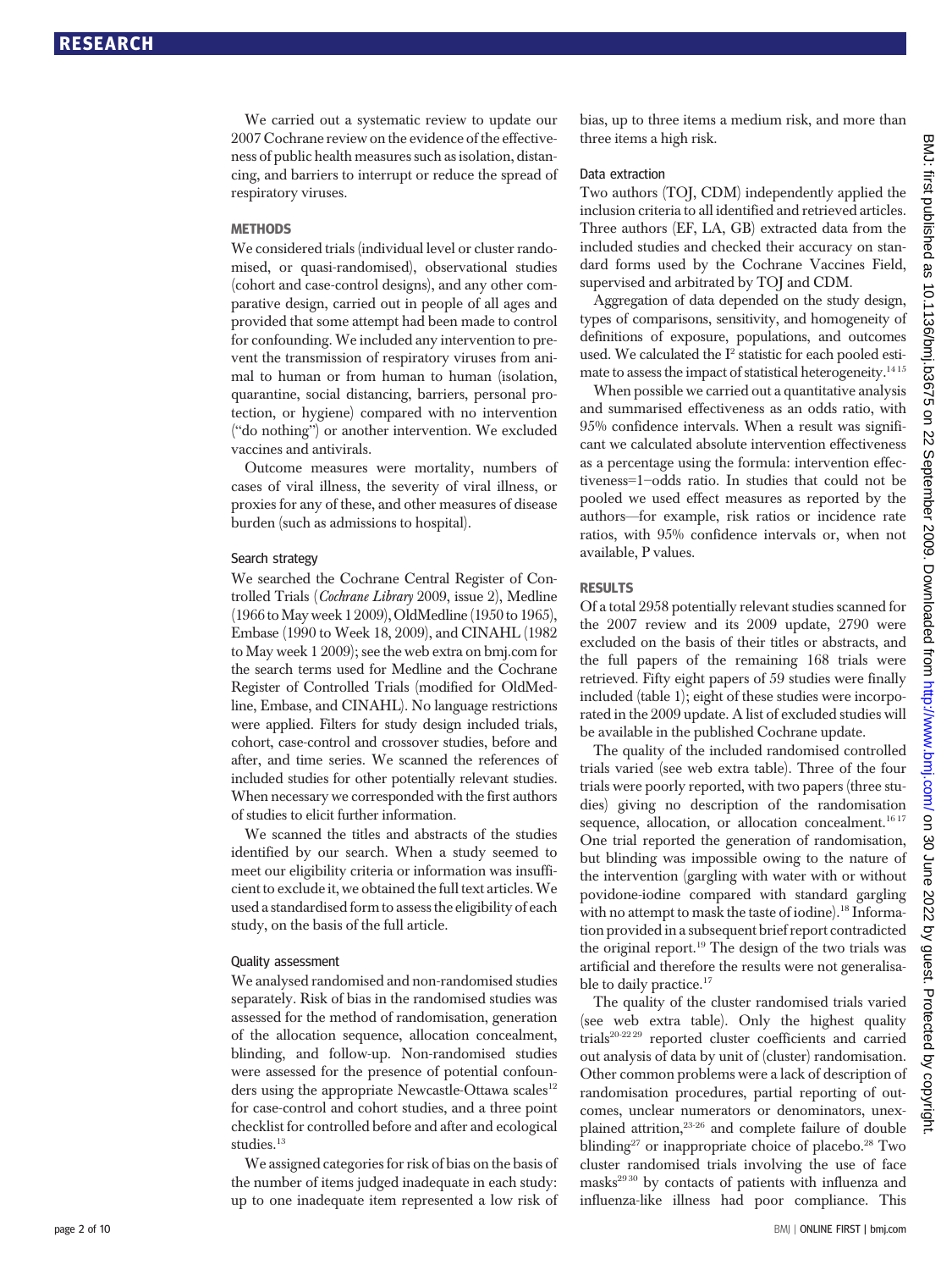|                                             | Study design                           |                                                                                                                                                                 |                                                                            |                                                                                                              |                                                                                                                                                                      |                                                                                                                                                             |
|---------------------------------------------|----------------------------------------|-----------------------------------------------------------------------------------------------------------------------------------------------------------------|----------------------------------------------------------------------------|--------------------------------------------------------------------------------------------------------------|----------------------------------------------------------------------------------------------------------------------------------------------------------------------|-------------------------------------------------------------------------------------------------------------------------------------------------------------|
| Intervention                                | Randomised<br>controlled trial $(n=4)$ | <b>Cluster randomised</b><br>controlled trial (n=14)                                                                                                            | Case-control<br>$(n=7)$                                                    | Prospective cohort<br>$(n=16)$                                                                               | Retrospective cohort<br>$(n=5)$                                                                                                                                      | <b>Before and after</b><br>$(n=13)$                                                                                                                         |
| Handwashing                                 |                                        | Three trials in children<br>showed effectiveness                                                                                                                | Six studies, odds ratio<br>0.45 (95% confidence<br>interval 0.36 to 0.57)  | Two studies showed<br>effect on acute<br>respiratory tract infection<br>and two studies no effect            |                                                                                                                                                                      | One study in military<br>recruits: handwashing<br>more than five times daily<br>was effective                                                               |
| Handwashing with<br>antiseptic              |                                        | Three trials in children: in $-$<br>two trials antiseptic more<br>effective; soap used as<br>antiseptic in one trial                                            |                                                                            | Two studies added effect -<br>of antiseptic: no<br>difference in one study                                   |                                                                                                                                                                      |                                                                                                                                                             |
| Handwashing and surface -<br>disinfection   |                                        | Four trials in children and —<br>families: two studies<br>showed effectiveness                                                                                  |                                                                            |                                                                                                              |                                                                                                                                                                      | One study in school was<br>effective                                                                                                                        |
| Hand disinfection                           | Three trials showed<br>effectiveness   |                                                                                                                                                                 |                                                                            |                                                                                                              |                                                                                                                                                                      |                                                                                                                                                             |
| Gargling with povidone-<br>iodine           | One trial showed<br>effectiveness      |                                                                                                                                                                 |                                                                            |                                                                                                              |                                                                                                                                                                      |                                                                                                                                                             |
| Virucidal impregnated<br>tissues            | $\overline{\phantom{0}}$               | One trial showed small<br>effect; two trials were<br>non-significant                                                                                            | $\overbrace{\phantom{12322111}}$                                           | One study showed<br>effectiveness                                                                            |                                                                                                                                                                      |                                                                                                                                                             |
| Disinfection of living<br>quarters          | $\overline{\phantom{0}}$               |                                                                                                                                                                 | One study, odds ratio<br>0.30 (95% confidence<br>interval 0.23 to 0.39)    | $\equiv$                                                                                                     | $\overline{\phantom{0}}$                                                                                                                                             | $\overline{\phantom{0}}$                                                                                                                                    |
| Barriers:<br>Mask, gloves, gown<br>combined |                                        |                                                                                                                                                                 | Two studies, odds ratio<br>0.09 (95% confidence<br>interval 0.02 to 0.35)  | One study: mask plus<br>gown showed no added<br>effect with handwashing                                      |                                                                                                                                                                      | Three studies combined<br>with isolation showed<br>effectiveness; mask and<br>gown added to isolation<br>was not effective in one<br>study; gown and gloves |
|                                             |                                        |                                                                                                                                                                 |                                                                            |                                                                                                              |                                                                                                                                                                      | were effective in<br>paediatric ward in one<br>study                                                                                                        |
| Mask                                        |                                        | One trial showed effect<br>only when mask was<br>combined with<br>handwashing <36 hours<br>after onset of symptoms;<br>one trial showed no effect<br>of P2 mask | Five studies, odds ratio<br>0.32 (95% confidence<br>interval 0.25 to 0.40) | Three studies: masks<br>effective (with air filter<br>safer)                                                 | One study: harm related<br>to mask wearing                                                                                                                           | One study in children's<br>hospital was effective                                                                                                           |
| N95 mask                                    |                                        |                                                                                                                                                                 | Two studies, odds ratio<br>0.09 (95% confidence<br>interval 0.03 to 0.30)  | $\overline{\phantom{0}}$                                                                                     | One study: harm related -<br>to wearing N95 mask                                                                                                                     |                                                                                                                                                             |
| Gloves                                      |                                        |                                                                                                                                                                 | Four studies, odds ratio<br>0.43 (95% confidence<br>interval 0.29 to 0.65) | $\overline{\phantom{m}}$                                                                                     | One study: harm related -<br>to wearing gloves                                                                                                                       |                                                                                                                                                             |
| Gown                                        |                                        |                                                                                                                                                                 | Four studies, odds ratio<br>0.23 (95% confidence<br>interval 0.14 to 0.37) |                                                                                                              | One study: harm related<br>to wearing gown                                                                                                                           | One study: no added<br>effect in neonatal<br>intensive care unit                                                                                            |
| Distancing                                  |                                        |                                                                                                                                                                 |                                                                            | One study showed no<br>effect in military recruits;<br>cohorting in hospital was<br>effective in two studies | One study: cohorting in<br>paediatric wards was<br>effective; cohorting<br>along with handwashing<br>and gowns was effective<br>in one study in military<br>hospital | Six studies: early<br>identification of cases and<br>isolation were effective                                                                               |
| Quarantine                                  |                                        |                                                                                                                                                                 |                                                                            | One study: isolation of<br>close contacts was<br>effective                                                   | One study: isolation of $-$<br>close contacts was<br>effective                                                                                                       |                                                                                                                                                             |

Table 1 <sup>|</sup> Overview of results of physical interventions and types of evidence to interrupt or reduce the spread of respiratory viruses

illustrates the difficulty of using bulky equipment in clinical trials in the absence of a real threat. In one trial the intervention targeted (randomised) clusters comprising households of index patients with influenza, up to three days after the onset of symptoms in the index case.29 This almost certainly underestimates the effect of the interventions, given that influenza infectivity is highest soon after infection. Another study was underpowered to detect differences in effect between different types of masks.<sup>30</sup> A further cluster randomised trial was rated as being at low risk of bias owing to careful evaluation of compliance in the intervention arm (hand sanitiser wipes and disinfection of surfaces).<sup>31</sup>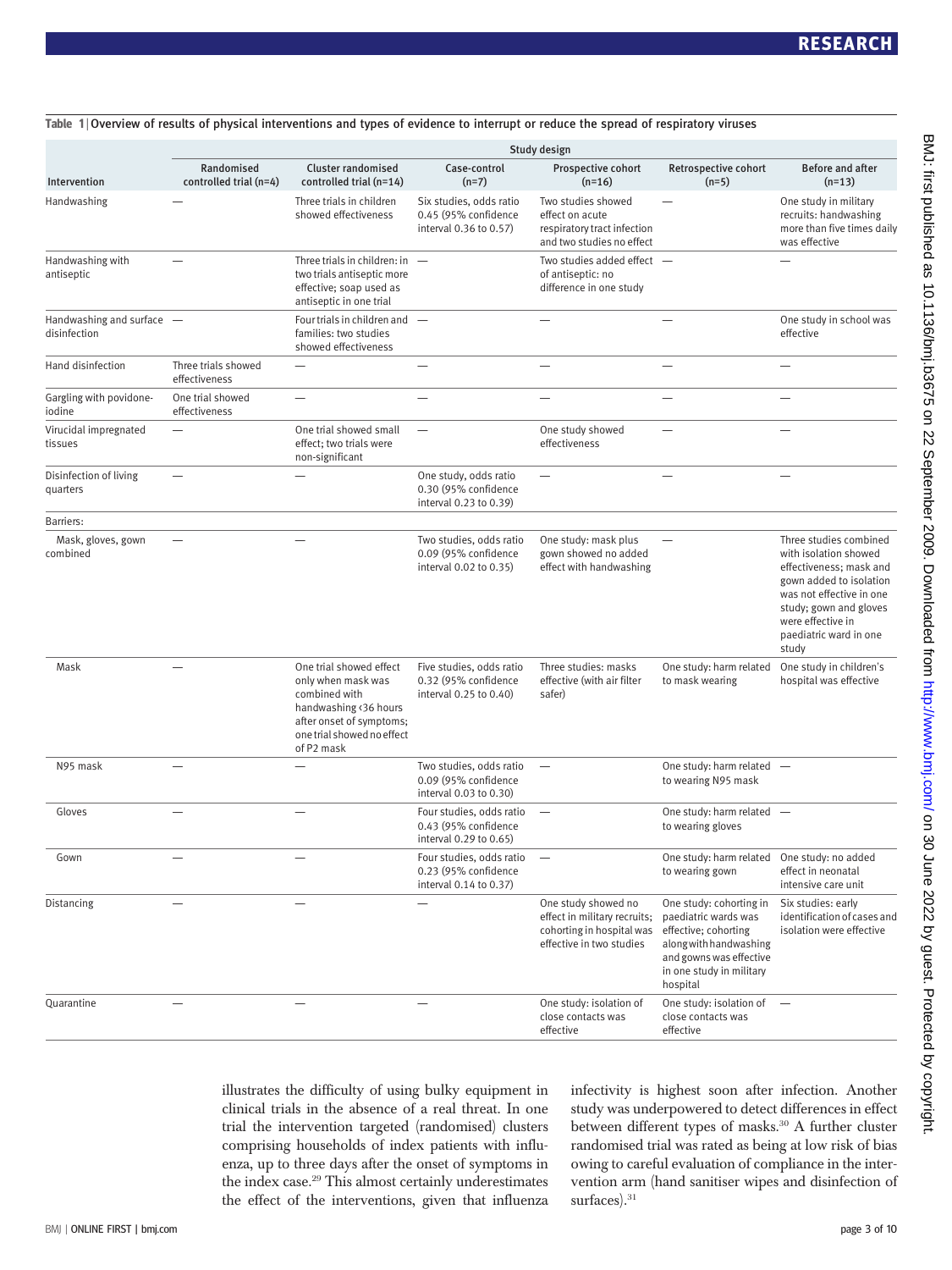Five of the seven case-control studies had a medium risk of bias $32-36$  and two a low risk,  $3738$  mostly because of inconsistencies in the text and lack of adequate description of controls (see web extra table). Six of the 16 prospective cohort studies had a low risk of bias, 39-44 six a medium risk,45-50 and three a high risk (see web extra table).51-53 One was a brief report of a small study with insufficient details to allow assessment.<sup>54</sup> All five retrospective cohort studies had a high risk of bias (see web extra table).55-59 Six of the 13 controlled before and after studies had a low risk of bias,  $60-65$  two a medium risk, $6667$  and five a high risk (see web extra table).  $68-72$ Many of the observational studies were poorly reported and the retrospective designs were prone to recall bias. The most common problem in all of these studies, however, was that circulation of the virus within the reference population was not reported, questioning the interpretation and generalisability of the conclusions.

#### Reported results from randomised studies

#### Handwashing with or without antiseptics

Three randomised controlled trials tested the effects of cleaning hands on inactivating the virus and preventing experimental colds due to rhinovirus. This resulted either in a reduction in the incidence of rhinovirus infection among volunteers using different combinations of acids for cleaning  $(P=0.025)^{17}$  or did not reach statistical significance (13% v 30% with combined denominator of only 60).17 When iodine treatment of the fingers was used, one of 10 volunteers in the intervention arm became infected compared with six of 10 in the placebo arm ( $P=0.06$ , Fisher's exact test).<sup>16</sup>

Eight cluster randomised studies tested educational programmes to promote handwashing with or without antiseptic agents on the incidence of acute respiratory tract infections either in schools or in households. As a result of different definitions, comparisons, lack of reporting of cluster coefficients, and, in two cases, missing data for participants,<sup>2324</sup> meta-analysis was not feasible. Three of the trials reported a lack of effect for the prevention of acute respiratory illness: risk ratios 0.94  $(95\% \text{ confidence interval } 0.66 \text{ to } 2.43)$ ,<sup>24</sup> 0.97 (0.72 to 1.30),<sup>22</sup> and 1.10 (0.97 to 1.24).<sup>31</sup> A possible explanation for the lack of effect is that because exposure to respiratory viruses is ubiquitous, repeated hand hygiene would be needed, which is not practical in busy settings such as schools. Nevertheless, the highest quality trials reported a significant decrease in respiratory illness in children aged up to 24 months (risk ratio 0.90, 0.83 to 0.97), although the decrease was not significant in older children  $(0.95, 0.89$  to  $1.01)$ ,<sup>21</sup> and a 50% (−65% to −34%) lower incidence of pneumonia in children aged less than 5 years in a low income country.20 Another study reported a decrease in respiratory tract infections of up to 38% with additional hand rubbing with benzalkonium chloride (risk ratios 0.69 for incidence of absence due to illness and 0.71 for duration of absence).26 One study reported a 43% reduction in absenteeism from school with the use of alcohol gel in addition to handwashing.25 Repeated handwashing significantly reduced the incidence of colds by as much as  $20\%$  in two trials.<sup>2373</sup>

#### Impregnated disposable handkerchiefs

Three cluster randomised studies tested the effects of disposable handkerchiefs impregnated with virucide on the incidence and spread of acute respiratory tract infections. One study reported a reduced incidence from  $14\%$  to  $5\%$  in households over 26 weeks.<sup>27</sup> A similar study reported a small non-significant (5%) decrease across families.27 However, as the reduction in incidence was confined to primary illness, which would be unaffected by use of the tissues, it might be assumed that the tissues were ineffective. A community trial also reported a non-significant reduction in secondary attack rates of acute respiratory tract infection (18.7%  $v$  11.8%) during high circulation of influenza H3N2 and rhinoviruses in the community.28 This result is likely to be an underestimate because of the barrier effect of the untreated tissue wipes used as control.

#### Gargling

One trial from Japan tested the effects of gargling with water compared with gargling with povidone-iodine or gargling as usual.18This trial is linked by its registration number to a subsequent short report $19$  and the reporting of the two is confusing. The authors suggest that gargling with water is effective against mild forms of acute respiratory tract infection but not the more severe forms. The incidence rate ratio for gargling with water was 0.64 (95% confidence interval 0.41 to 0.99) and for gargling with povidone-iodine was 0.89 (0.60 to 1.33). The authors also found that gargling with water may attenuate the symptoms of the disease. Gargling with povidone-iodine seemed to affect compliance because two participants switched to using water. Perhaps this potentially important study, totalling 387 participants in three arms, should be repeated in a larger population and with clearer reporting.

#### Face masks

Two cluster randomised trials assessed the effects on transmission of wearing face masks. In one study carried out in Hong Kong<sup>29</sup> face masks were worn after a rapid diagnosis for influenza. Households of the index case were randomised to wearing face masks plus education, handwashing with alcohol sanitiser soap plus education, or education on illness prevention (control group). Surgical face masks were worn by all household members when the index patient was at home. The authors concluded that if face masks plus hand hygiene were implemented within 36 hours of the onset of symptoms in the index patient, then the transmission of influenza was significantly decreased (adjusted odds ratio 0.33, 95% confidence interval 0.13 to 0.87). This is likely to be an underestimate of the effect because of the study design.

An Australian trial carried out over two winters assessed the effect of surgical masks, P2 masks, or no masks on the prevention of influenza-like illness and influenza in households.<sup>30</sup> Although the intention to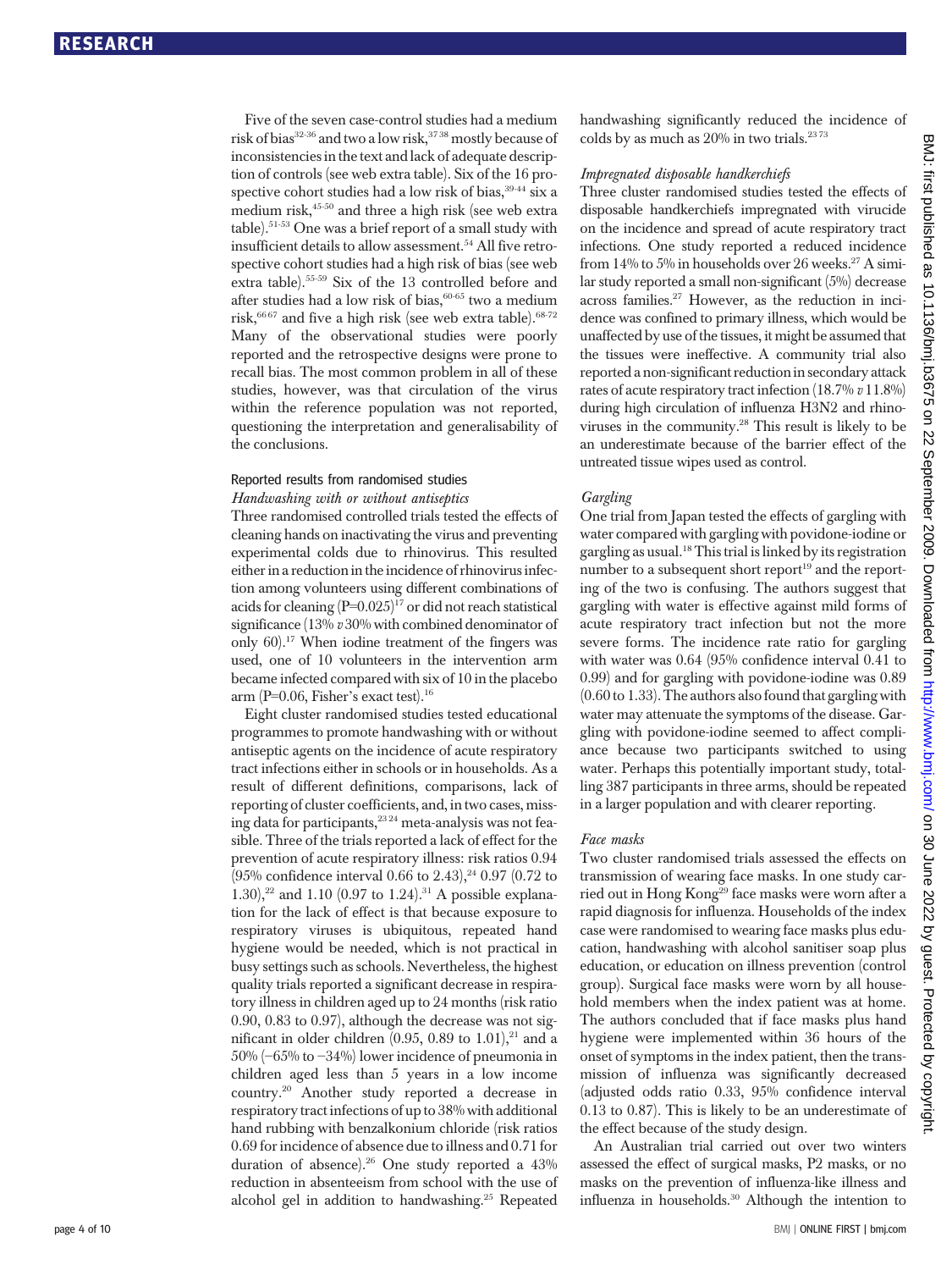treat analysis showed no effect, sensitivity analysis showed that adherence to use of P2 or surgical masks significantly reduced the risk of influenza-like illness (hazard ratio 0.26, 95% confidence interval 0.09 to 0.77). Under the assumption that the incubation period is equal to one day (the most probable value for the two most common viruses isolated, influenza n=21 and rhinovirus n=26), adherence to the use of P2 or surgical masks significantly reduced the risk of influenza-like illness, with a hazard ratio of 0.26 (0.09 to 0.77; P=0.015). However, compliance with respirator use in a family setting is expected to be poor unless there is a clear impending risk.

#### Reported results from case-control studies

Six of the seven case-control studies assessed the impact of public health measures to curb the spread of severe acute respiratory syndrome during February to June 2003 in China, Singapore, and Vietnam. Homogeneity of case definition, agent, settings, and outcomes allowed meta-analysis (table 2, figure). Binary data were pooled; as none of the comparisons showed significant heterogeneity, a fixed effects model was used. Although continuous data were often available, the variables were different and measured in different units, with standard deviations usually missing, which made meta-analysis impossible. Studies reported that disinfection of living quarters was highly effective in preventing the spread of severe acute respiratory syndrome (odds ratio 0.30, 95% confidence interval  $0.23$  to  $0.39$ <sup>32</sup>; handwashing for a minimum of 11 times daily prevented most cases  $(0.45, 0.36 \text{ to } 0.57; \text{ all six studies})$ ,  $32-35\cdot37\cdot38$  wearing simple masks was highly effective (0.32, 0.25 to 0.40; five studies), 32-35 38 wearing N95 masks was even more effective  $(0.09, 0.03$  to 0.30; two studies)<sup>3337</sup>, wearing gloves was effective (0.43, 0.29 to 0.65; three studies), 333537 wearing gowns was also effective (0.23, 0.14 to 0.37; four studies),  $33353738$  and all approaches combined achieved high effectiveness (0.09, 0.02 to 0.35; two studies). 33 37 All studies selected cases from hospitals, except one<sup>32</sup> which chose cases of probable severe acute respiratory syndrome reported to the Department of Health in Hong Kong. A seventh case-control study $36$  assessed the impact of environmental, administrative, and host factors in 86 wards in 21 hospitals in Guangzhou and 38 wards in five hospitals in Hong Kong during the severe acute respiratory syndrome pandemic. Six significant risk factors were identified: minimum distance between beds of 1 m or less (odds ratio 6.94, 1.68 to 28.75), availability of washing or changing facilities for staff (0.12, 0.02 to 0.97), whether resuscitation was ever done on the ward (3.81, 1.04 to 13.87), whether staff worked while they had symptoms (10.55, 2.28 to 48.87), whether any index patient or the first patient with severe acute respiratory syndrome admitted to a ward required oxygen therapy (4.30, 1.00 to 18.43), and whether any index patients required bilevel positive airway pressure ventilation (11.82, 1.97 to 70.80).

#### Prospective cohort studies

#### Handwashing with or without antiseptics

Using an alcohol rub in students' communal residences resulted in significantly fewer symptoms (reductions of 14.8% to 39.9%) and lower absenteeism  $(40\% \text{ reduction})$ .<sup>47</sup> In a much cited small experimental study, virucidal paper handkerchiefs containing citric acid interrupted the transmission of colds caused by rhinovirus and transmitted through playing cards: 42% of students allocated to reusable cotton handkerchiefs developed colds compared with none using the disposable virucidal tissues.<sup>40</sup> Few studies reported interventions in the day care setting, either in staff or patients. Perhaps more than the addition of portable virucidal hand foam as an adjunct to handwashing, one educational programme on handwashing for staff of a day care centre for adults was effective in reducing rates of respiratory tract infection from 14.5-10.4 per 100 person months to 5.7 ( $P\leq 0.001$ ), with an accompanying decline in viral isolates.<sup>41</sup> This confirmed an earlier report on the effectiveness of a handwashing programme in reducing absenteeism due to influenza-like illness in a primary school.<sup>46</sup>

Two studies with a high risk of bias reported on the effectiveness of education, a handwashing routine, and education of kindergarten children, parents, and staff in correct sneezing and coughing procedures, although the incidence of infections in the control and test centres fluctuated considerably.<sup>51</sup> The programme was not, however, effective in reducing absenteeism due to acute respiratory tract infections (risk ratio 0.79, P=  $(0.756)$ <sup>52</sup>

A prospective cluster open label crossover cohort study assessed the effectiveness of a hand sanitiser in conjunction with handwashing at will using soap and water in a private elementary school in California. Use of the sanitiser was associated with a reduction in absenteeism due to illness by 41.9% (reduction in respiratory illnesses of 49.7% over the 10 weeks of the study).45 An education programme on infection control that reinforced handwashing and other hygiene measures in a nosocomial setting was associated with a reduction in the number of organisms present on hands and surfaces and of acute respiratory tract infections, whereas the tabulated data suggested the opposite (incidence rate 4.15 per 1000 patient days in the test homes  $v$  3.15 in the control homes).<sup>50</sup>

#### Goggles and masks with or without triage

A study found that wearing a goggle and mask apparatus was effective in healthcare workers visiting and caring for children aged up to 5 years with respiratory syncytial virus and symptoms of respiratory tract disease (5% illness rate in goggle wearers  $v$  61% in no goggle controls).39 Rapid laboratory diagnosis, cohort nursing, and wearing gowns and gloves for all contacts of children infected with respiratory syncytial virus significantly reduced the risk of nosocomial respiratory syncytial virus infection (odds ratio  $0.013$  to  $0.76$ ).<sup>43</sup> But another similar study reported no effect of adding both gowns and masks to the usual handwashing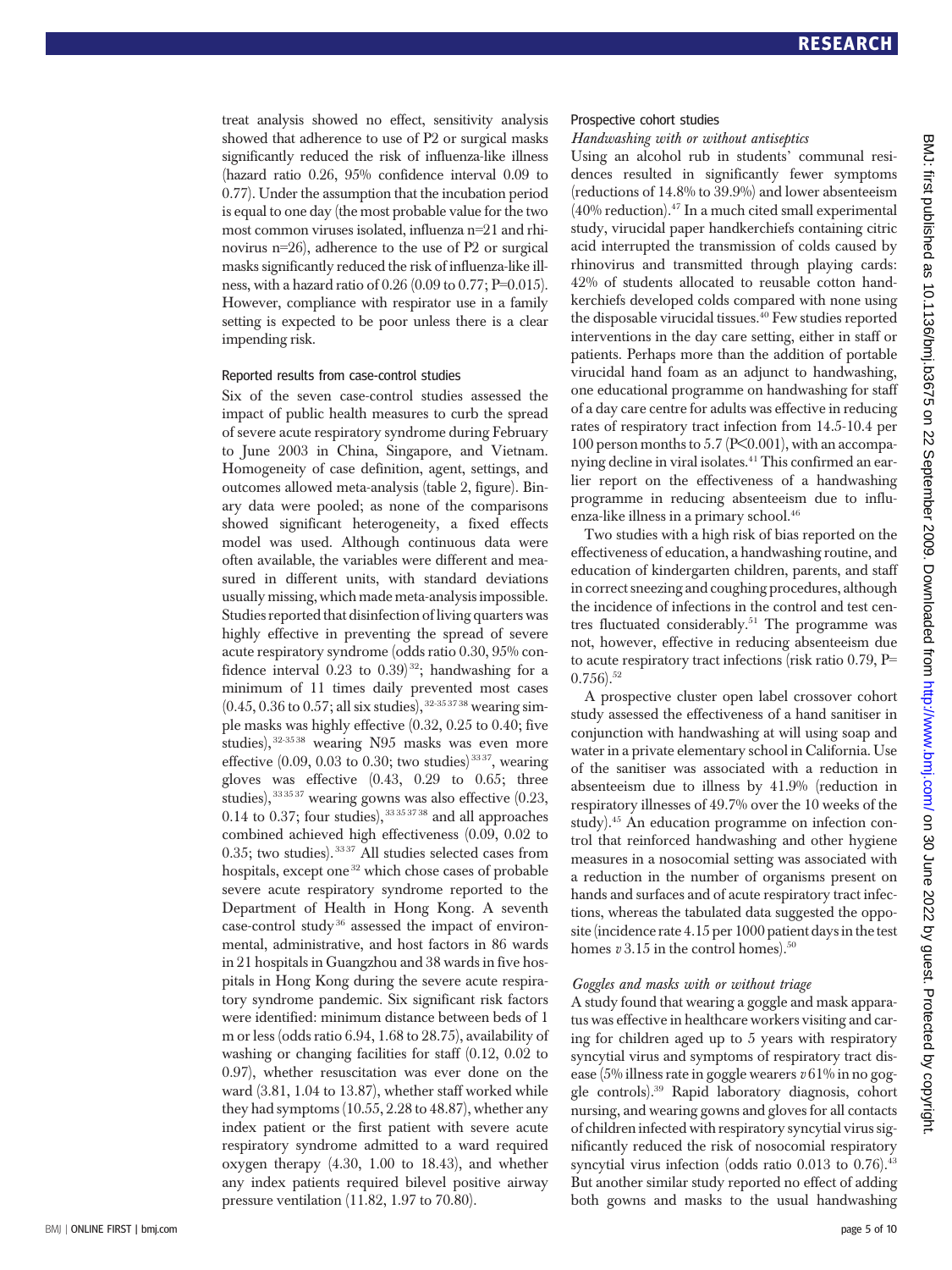Table 2 <sup>|</sup> Pooled estimates of effect from case-control studies of public health interventions to interrupt the transmission of severe acute respiratory syndrome

| Intervention                                    | No of studies<br>(references) | Odds ratio<br>(95% CI)        | Intervention<br>effectiveness* (%) |
|-------------------------------------------------|-------------------------------|-------------------------------|------------------------------------|
| Thorough disinfection                           | 1(32)                         | 0.30(0.23 to 0.39)            | 70                                 |
| Frequent handwashing (>10 times daily)          | $6(32-35, 37, 38)$            | 0.45(0.36 to 0.57)            | 55                                 |
| Wearing mask                                    | $5(32, 33-35)$                | $0.32(0.25 \text{ to } 0.40)$ | 68                                 |
| Wearing N95 mask                                | $2(33-38)$                    | 0.09(0.03 to 0.30)            | 91                                 |
| Wearing gloves                                  | 4 (33, 35, 37, 38)            | 0.43(0.29 to 0.65)            | 57                                 |
| Wearing gown                                    | 4 (33, 35, 37, 38)            | 0.23(0.14 to 0.37)            | 77                                 |
| Handwashing, mask, gloves, and gown<br>combined | 2(33, 37)                     | 0.09(0.02 to 0.35)            | 91                                 |
| *1 minus odds ratio.                            |                               |                               |                                    |

routine on the development of illness in staff caring for infants with respiratory tract disease (4/30 in the handwashing group v 5/28 in the handwashing, gown, and mask group, P>0.20) possibly due to the described poor compliance with the barrier protocol.<sup>47</sup> Strict procedures of triage and infection control to stop transmission of severe acute respiratory syndrome from infected children to carers and visitors of a large hospital at the height of the epidemic in 2003 in Hong Kong was effective as no healthcare worker became ill, in contrast with experiences in other institutions.42 A small study comparing the N95 mask with paper surgical masks in volunteers found that surgical masks, even when worn in multiple layers (up to five), filtered ambient particles poorly.54 This principle was confirmed in another small study of air filtration to prevent the spread of droplets.<sup>44</sup>

#### Distancing

One study carried out during the severe acute respiratory syndrome pandemic in Taiwan assessed the effects of two types of quarantine: level A (after close exposure to people with severe acute respiratory syndrome) and level B (travellers who sat within three rows of someone infected with severe acute respiratory syndrome on a plane or were returning from WHO designated areas affected by severe acute respiratory syndrome).53 The odds ratio for developing severe acute respiratory syndrome with level A quarantine was 2.7 and with level B quarantine was 10.5. The probability of contracting severe acute respiratory syndrome differed in those aged less than 20 years (0.09% for level A quarantine  $v$  0.02% for level B quarantine). The authors concluded that by placing only those with known exposure to someone with severe acute respiratory syndrome in quarantine the number of people quarantined could have been reduced. The characteristics (length and circumstances) of each type of quarantine were not, however, described.

One study<sup>49</sup> took place in a US training facility for military recruits. It aimed to test whether contact with people entering the recruits' units affected the rate of influenza-like illness and to disentangle the role of environmental and person to person factors in transmission. The study compared the incidence of influenza-like illness in closed and open units depending on the ease of access by contagious (convalescent) people. The authors found no difference in incidence but extensive sampling of facilities that had been empty for a month showed persistence of adenovirus 4 (the main agent of influenza-like illness at the time in the community and the only agent tested for). This suggests a powerful influence of environmental factors in the pathogenesis of influenza-like illness, with a reduced role of person to person spread.

#### Retrospective cohort studies

#### Distancing

Two retrospective cohort studies investigated isolating children aged less than 3 years with suspected respiratory syncytial virus. Transmission was diminished by "up to  $60\%$ " in one study<sup>56</sup> but not in the other.<sup>55</sup> Isolation of cases during the 2003 severe acute respiratory syndrome epidemic in China was reported to limit transmission only to those who had contact at home or in hospital with a patient showing symptoms of severe acute respiratory syndrome (attack rates for carers 31%, 95% confidence interval 20% to 44%; for visitors 9%, 3% to 22%; for those living with someone with severe acute respiratory syndrome 5%, 3% to 9%) but not to contacts living in the same building, working with cases, or having no contact with cases during the incubation period. This suggests that quarantine should be extended only for contacts of patients with symptoms of severe acute respiratory syndrome.<sup>57</sup> Another brief report carried out in 2003 during the epidemic in a military hospital in Taiwan and 86 control hospitals, compared an integrated infection control policy to protect against infection with normal isolation procedures; only two healthcare workers from the military hospital became infected with severe acute respiratory syndrome compared with 43 suspected and 50 probable cases in the control hospitals.<sup>58</sup>

#### Harms of personal protective equipment

A study of healthcare workers assessed possible harms caused by the use of personal protective equipment during the severe acute respiratory syndrome pandemic.59 Survey results showed that acne, itch, and rash were the most common harms reported after wearing a N95 mask (60%, 51%, and 36%) and that dry skin, itch, and rash were reported by glove users (73%, 56%, and 38%). Other harms were reported by small numbers of users. This study, although retrospective, is important as it points to reasons for poor compliance with barrier interventions.

#### **DISCUSSION**

Physical interventions are highly effective against the spread of a broad range of respiratory viruses.

Before drawing generalisations from the studies in our systematic review, however, we need to consider several features. The settings of the studies, carried out over four decades, were heterogeneous, ranging from suburban schools<sup>23455170</sup> to military barracks,<sup>4964</sup> intensive care units, and paediatric wards<sup>6168</sup> in high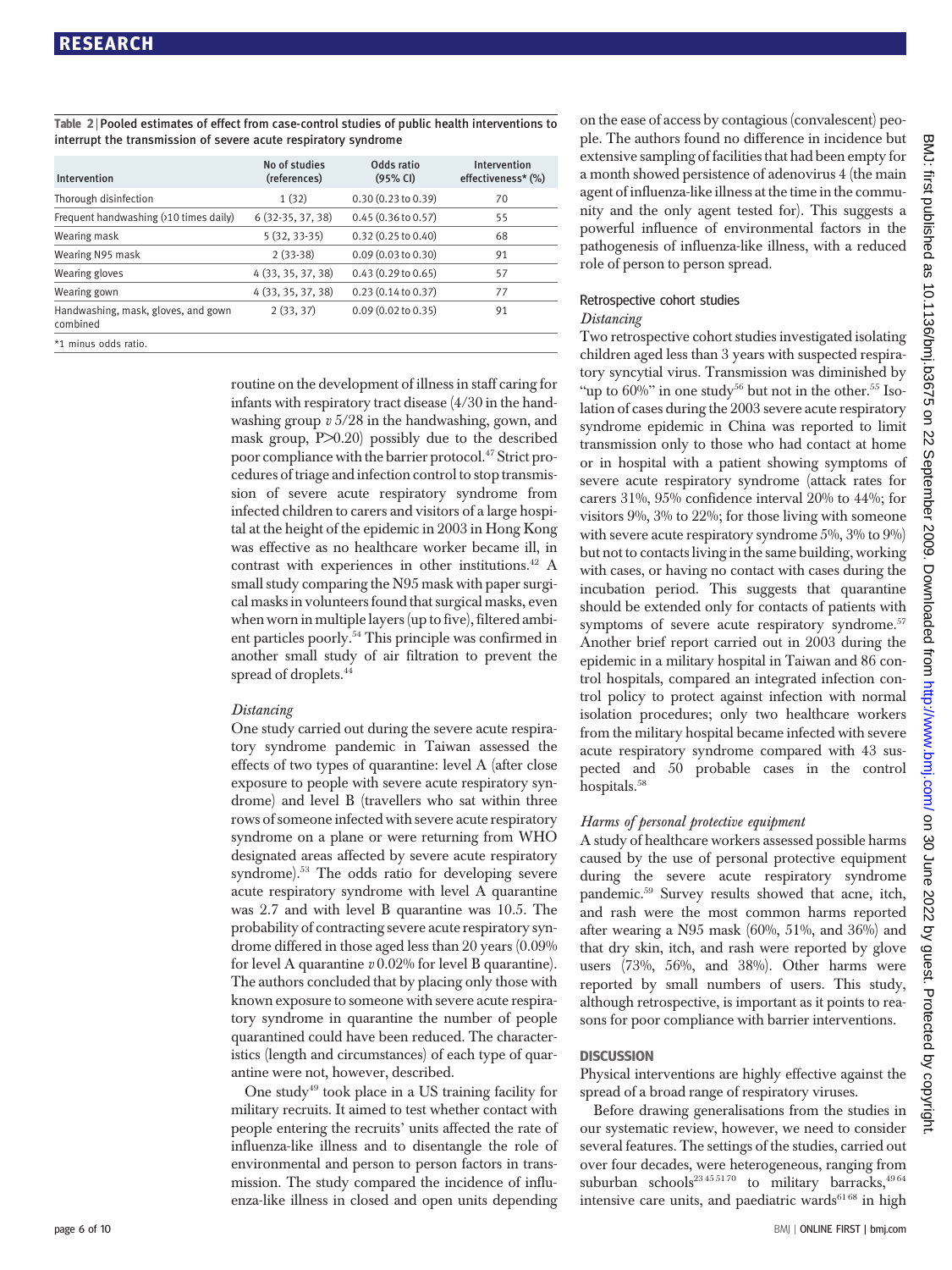income countries; slums in low income countries<sup>20</sup>; family units in China<sup>29</sup>; travellers in Taiwan<sup>53</sup>; and day care centres for children with special needs with a high teacher to pupil ratio.<sup>71</sup> Few attempts were made to obtain socioeconomic diversity—for example, by involving more schools in the evaluations of the same programme.45 We were able to identify few studies from low income countries, where the highest burden lies and where cheap interventions are so critical. Even in high income countries, such as Israel, the dramatic reduction in acute respiratory tract infections subsequent to school closure may have been related to the country's large child population (34%). Limited availability of over the counter drugs and national universal comprehensive health insurance with consequent doctor prescribed symptomatic treatment may further limit the generalisability of the findings.<sup>70</sup>

| <b>Study or</b>                                                                                                         |              | No with infection/<br>No in group | <b>Odds ratio</b>               | Weight                    | <b>Odds ratio</b>                                           |
|-------------------------------------------------------------------------------------------------------------------------|--------------|-----------------------------------|---------------------------------|---------------------------|-------------------------------------------------------------|
| subcategory                                                                                                             | Cases        | <b>Control</b>                    | (fixed) (95% CI)                | (%)                       | (fixed) (95% CI)                                            |
| <b>Frequent handwashing</b>                                                                                             |              |                                   |                                 |                           |                                                             |
| Lau 2004 $32$                                                                                                           | 61/330       | 222/660                           |                                 |                           | 57.26 0.45 (0.32 to 0.62)                                   |
| Nishiura 2005 <sup>37</sup>                                                                                             | 15/25        | 56/90                             |                                 | 4.62                      | $0.91$ $(0.37$ to $2.25)$                                   |
| Seto 200333                                                                                                             | 10/13        | 227/241                           |                                 | 2.55                      | $0.21$ (0.05 to 0.83)                                       |
| Teleman 2004 <sup>38</sup>                                                                                              | 27/36        | 46/50                             |                                 | 4.57                      | $0.26$ (0.07 to 0.93)                                       |
| Wu 2004 <sup>34</sup>                                                                                                   | 73/94        | 253/281                           |                                 |                           | 13.45 0.38 (0.21 to 0.72)                                   |
| Yin 2004 <sup>35</sup>                                                                                                  | 28/77        | 97/180                            |                                 |                           | 17.56 0.49 (0.28 to 0.85)                                   |
| Total (95% CI)                                                                                                          | 575          | 1502                              |                                 |                           | 100.00 0.45 (0.36 to 0.57)                                  |
| Test for heterogeneity: $\chi^2$ =4.58, df=5, P=0.47, $1^2$ =0%                                                         |              |                                   |                                 |                           |                                                             |
| Test for overall effect: z=6.56, P<0.001                                                                                |              |                                   |                                 |                           |                                                             |
| <b>Wearing mask</b>                                                                                                     |              |                                   |                                 |                           |                                                             |
| Lau 2004 <sup>32</sup>                                                                                                  | 93/330       | 388/660                           |                                 | 71.85                     | $0.28(0.21 \text{ to } 0.37)$                               |
| Nishiura 2005 <sup>37</sup>                                                                                             | 8/25         | 35/90                             |                                 | 4.00                      | 0.74 (0.29 to 1.90)                                         |
| Seto 200333                                                                                                             | 0/13         | 51/241                            |                                 | 2.10                      | $0.14$ (0.01 to 2.34)                                       |
| Wu 2004 <sup>34</sup>                                                                                                   | 25/94        | 121/281                           |                                 |                           | 17.22 0.48 (0.29 to 0.80)                                   |
| Yin 2004 $35$                                                                                                           |              |                                   |                                 |                           |                                                             |
| Total (95% CI)                                                                                                          | 68/77<br>539 | 178/180<br>1452                   |                                 | 4.82                      | $0.08(0.02 \text{ to } 0.40)$<br>100.00 0.32 (0.25 to 0.40) |
|                                                                                                                         |              |                                   |                                 |                           |                                                             |
| Test for heterogeneity: $\chi^2$ =9.62, df=4, P=0.05, l <sup>2</sup> =58.4%<br>Test for overall effect: z=9.52, P<0.001 |              |                                   |                                 |                           |                                                             |
|                                                                                                                         |              |                                   |                                 |                           |                                                             |
| <b>Wearing gloves</b><br>Nishiura 2005 <sup>37</sup>                                                                    |              |                                   |                                 |                           |                                                             |
| Seto 200333                                                                                                             | 8/25         | 30/90                             |                                 |                           | 12.18 0.94 (0.36 to 2.43)                                   |
| Teleman 2004 <sup>38</sup>                                                                                              | 4/13         | 117/241                           |                                 |                           | 11.39 0.47 (0.14 to 1.57)                                   |
| Yin 2004 $35$                                                                                                           | 10/36        | 22/50                             |                                 |                           | 18.27 0.49 (0.20 to 1.23)                                   |
|                                                                                                                         | 37/77        | 136/180                           |                                 |                           | 58.15 0.30 (0.17 to 0.52)                                   |
| Total (95% CI)                                                                                                          | 151          | 561                               |                                 |                           | 100.00 0.43 (0.29 to 0.65)                                  |
| Test for heterogeneity: $\chi^2$ =4.33, df=3, P=0.23, $1^2$ =30.6%                                                      |              |                                   |                                 |                           |                                                             |
| Test for overall effect: z=4.07, P<0.001                                                                                |              |                                   |                                 |                           |                                                             |
| <b>Wearing gown</b>                                                                                                     |              |                                   |                                 |                           |                                                             |
| Nishiura 2005 <sup>37</sup>                                                                                             | 2/25         | 25/90                             |                                 |                           | 12.82 0.23 (0.05 to 1.03)                                   |
| Seto 200333                                                                                                             | 0/13         | 83/241                            |                                 | 11.29                     | 0.07 (0.00 to 1.20)                                         |
| Teleman 2004 <sup>38</sup>                                                                                              | 5/36         | 13/50                             |                                 |                           | 12.02 0.46 (0.15 to 1.43)                                   |
| Yin 2004 $35$                                                                                                           | 27/77        | 128/180                           |                                 | 63.87                     | $0.22$ $(0.12$ to $0.39)$                                   |
| Total (95% CI)                                                                                                          | 151          | 561                               |                                 |                           | 100.00 0.23 (0.14 to 0.37)                                  |
| Test for heterogeneity: $\chi^2$ =2.10, df=3, P=0.55, l <sup>2</sup> =0%                                                |              |                                   |                                 |                           |                                                             |
| Test for overall effect: z=5.99, P<0.001                                                                                |              |                                   | 0.1 0.2 0.5 1<br>$\overline{2}$ | 5 10                      |                                                             |
|                                                                                                                         |              |                                   | <b>Favours</b><br>intervention  | <b>Favours</b><br>control |                                                             |

Effect of frequent handwashing or wearing masks, gloves, or gowns on prevention of cases of severe acute respiratory syndrome

#### Limitations of the evidence

The quality of the methods varied in these studies but may reflect the difficult and real life circumstances in which they were carried out. Hasty design of interventions for public health crises, particularly the six case-control studies of severe acute respiratory syndrome, is understandable but less so when no randomisation (not even by cluster) was carried out in several unhurried cohort and before and after studies. Randomisation could often have involved minimal disruption to the delivery of services. Inadequate reporting made interpretation of before and after studies difficult. In the trials a considerable loss of information resulted from incomplete or no reporting of randomisation,<sup>17</sup> blinding, $27$  numerators and denominators, $2324$  interventions, outcomes,<sup>48</sup> participant attrition,<sup>50</sup> confidence intervals,<sup>43</sup> and cluster coefficients.<sup>23</sup> Potential biases (such as cash incentives for participants $48$ ) were not discussed. Some authors seemed to confuse cohort designs with those of before and after designs, which elaborated conclusions unsupported by their data.<sup>50</sup>

Methodological quality was sometimes eroded by the need to deliver behavioural interventions in the midst of service delivery.<sup>51</sup> None the less, even when suboptimal designs were selected, trial authors rarely attempted to articulate potential confounders. A commonly ignored confounder specific to this area was the huge variability in incidence of viruses.<sup>5670</sup> Sometimes this was tackled in the study design, $41$  even in controlled before and after studies (one study attempted to correlate admissions for respiratory syncytial virus with circulating respiratory syncytial virus in the community).66 One pilot study was carried out during a period of low viral circulation in the northern hemisphere (early summer), whereas the subsequent full study was carried out from January to September.<sup>29</sup>

Another study attempted to link exposure (measured as nasal excretions) and infection rate in the periods before and after intervention.<sup>61</sup> Inappropriate placebos caused design problems. In some studies the placebo probably carried sufficient effect to dilute the intervention effects.28 Two attempts probably failed because placebo handkerchiefs were impregnated with a dummy compound that stung the users' nostrils.27 Some studies used impractical interventions. Volunteers subjected to the intervention hand cleaner (organic acids) were not allowed to use their hands between cleaning and virus challenge, so the effect of normal use of the hands on the intervention remains unknown.17 Although 2% aqueous iodine is a successful antiviral intervention when painted on the hands it causes cosmetic staining and is impractical for all but those at the highest risk of epidemic contagion.16 Compliance with interventions, especially with educational programmes and N95 masks, was a problem in several studies. N95 masks also caused harm such as rash and acne, further limiting the compliance of healthcare workers.59 Routine long term implementation of some of the measures assessed in this review would be problematic, particularly maintaining strict hygiene and barrier routines for long periods. In the absence of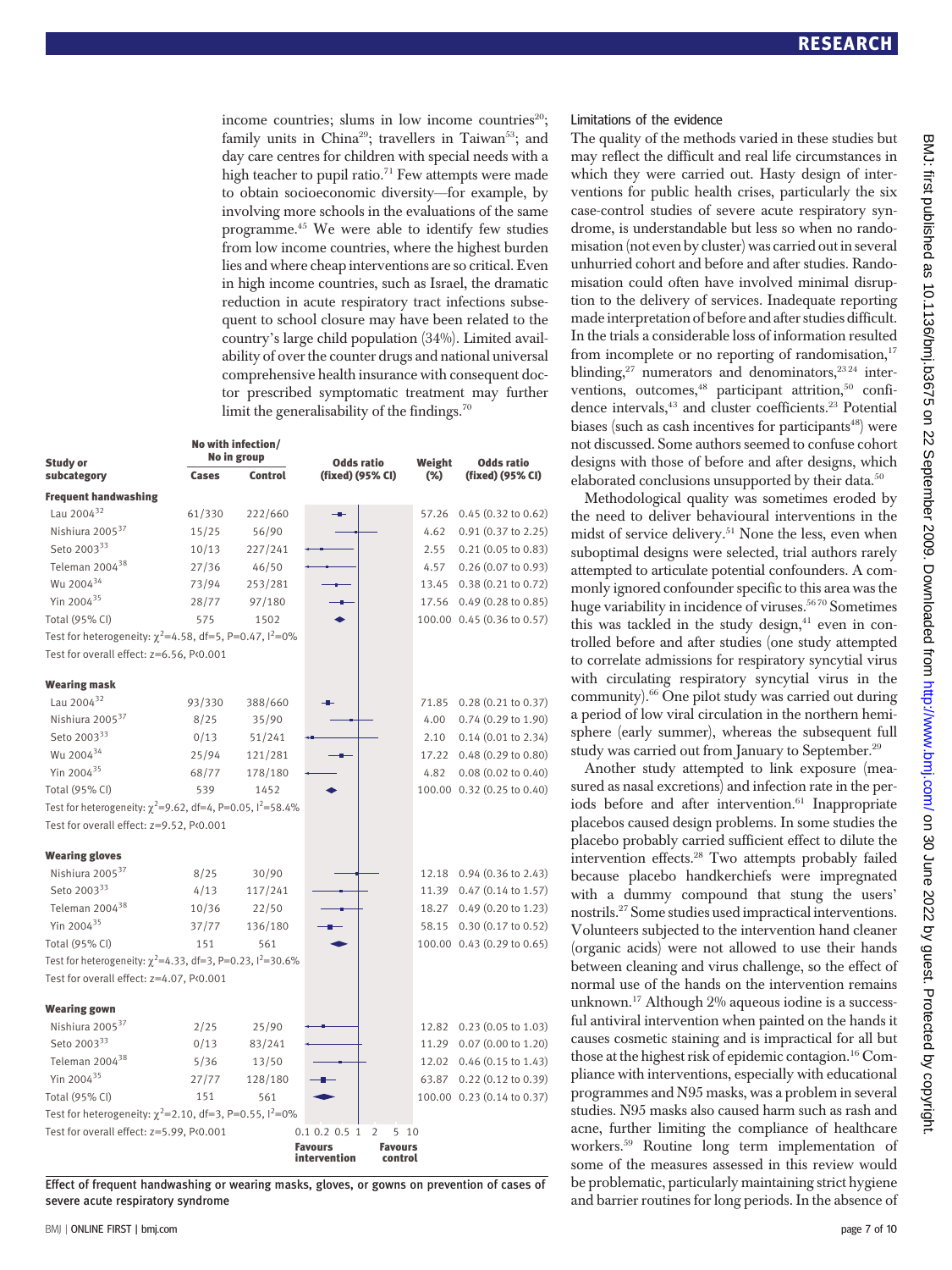a real threat of a serious epidemic, this would probably be feasible only in highly motivated environments, such as hospitals. Most of the study authors commented on the considerable logistic burden imposed by barrier routines at the community level.

#### Clear benefits

The highest quality cluster randomised trials indicate that most effect on preventing the spread of respiratory viruses can be expected from hygienic measures in younger children and household members of index cases. Perhaps this is because younger children are least capable of hygienic behaviour and have longer lived infections and greater social contact, thereby acting as portals of infection into the household.21 Additional benefit from reduced transmission from children to other members of the household is broadly supported by the results of other study designs where the potential for confounding is greater. The seven casecontrol studies suggest that implementing barriers to transmission, isolation, and hygienic measures are effective with the use of relatively cheap interventions to contain epidemics of respiratory viruses. We found limited evidence of the superior effectiveness of barrier devices to droplets such as the N95 masks over simple surgical masks. N95 masks are respirators with 95% filtration capability against non-oily particulate aero sols.38 Although they are more expensive and uncomfortable (especially if worn for long periods) than simple surgical masks, they may be useful in high risk situations. We are aware of at least one randomised trial comparing different masks for influenza (NCT00756574).

#### Uncertainties

It is uncertain whether the incremental effect of adding virucidals or antiseptics to normal handwashing actually decreased the burden of respiratory tract disease outside the confines of the rather atypical studies reported on here. The extra benefit may have been, at least in part, accrued by confounding additional routines. Studies preventing transmission of respiratory syncytial virus and similar viruses seemed to be closer to real life and suggest good effectiveness of physical barriers. However, concerns about the methodological quality of the controlled before and after studies suggest that the benefits may have been caused by differences in the populations, especially in virus infection rates. These were poorly reported in most studies. The effectiveness of gargling with water compared with an antiseptic should be tested further in a larger trial with better masking of the possible addition of the antiseptic liquid.

The lack of proper evaluation of global and highly resource intensive measures such as screening at entry ports and social distancing was disappointing. The handful of studies (mostly done during the severe acute respiratory syndrome epidemic) does not allow any firm conclusions. Encouragingly, differential quarantine periods based on length and intensity of exposure may have minimised the transmission of severe

acute respiratory syndrome. This observation should be tested further when possible.

We would like to emphasise the potential importance of one study, that in the US military training facility, which suggests that as yet unknown environmental factors may be powerful stimuli in the genesis of influenza-like illness and that person to person spread may be a limited form of transmission.<sup>49</sup>

#### Policy and evidence

The disparity in effectiveness between the high profile of influenza vaccines and antivirals and the low profile of physical interventions is striking. Public health recommendations are almost completely based on the use of vaccines and antivirals despite the lack of strong evidence.<sup>1</sup> Vaccines work best in those who are universally considered least to need them<sup>10</sup>namely, healthy adults. Antivirals may be harmful and their benefits depend on the identification of the agent (influenza).<sup>8</sup> But physical interventions are effective, safe, flexible, universally applicable, and relatively cheap. There are many complex reasons for this disparity. Influenza vaccines, for instance, target only a limited proportion of influenza-like illnesses (around  $10\%$  to  $7\%$ ).<sup>78</sup> The comparative rarity of influenza as a cause of influenza-like illness affects the calculation of the effectiveness of influenza specific vaccines and antivirals. If the incidence of influenza in the unvaccinated population is low then the vaccine effectiveness ratio will be close to 1 and effectiveness low. However, physical interventions are directed against all viral diseases and therefore calculation of their effectiveness is sensitive only to the incidence of influenza-like illness, not of influenza. In addition, physical interventions are relatively cheap. The cost of masks ranges from \$0.16 (£0.09;  $\epsilon$ 0.11) to \$1.9 each depending on make and complexity, from soft surgical masks to N95 masks.74 Prices are higher for well known brands and different designs and materials, although bulk purchase would result in sizeable discounts.

Our review shows that public health measures can be highly effective, especially when they are part of a structured programme that includes instruction and education and when they are delivered together.

#### Implementation of physical interventions

One major problem with physical interventions is poor compliance, especially during periods of low threat as reported in many of the included studies. All the mentioned physical interventions require change in behaviour, which is the most important barrier to implementation. A need exists to further research, introduce, and evaluate such programmes aimed at changing behaviour. Extra resources should be made available for these. Further large scale pragmatic trials to evaluate the best combinations are clearly required. Funding for these studies remains a problem, however. Randomised controlled trials with a pragmatic design, similar to the trial by Luby et al,  $20$  should be carried out whenever possible. Perhaps the impressive effect of hygienic measures aimed at younger children is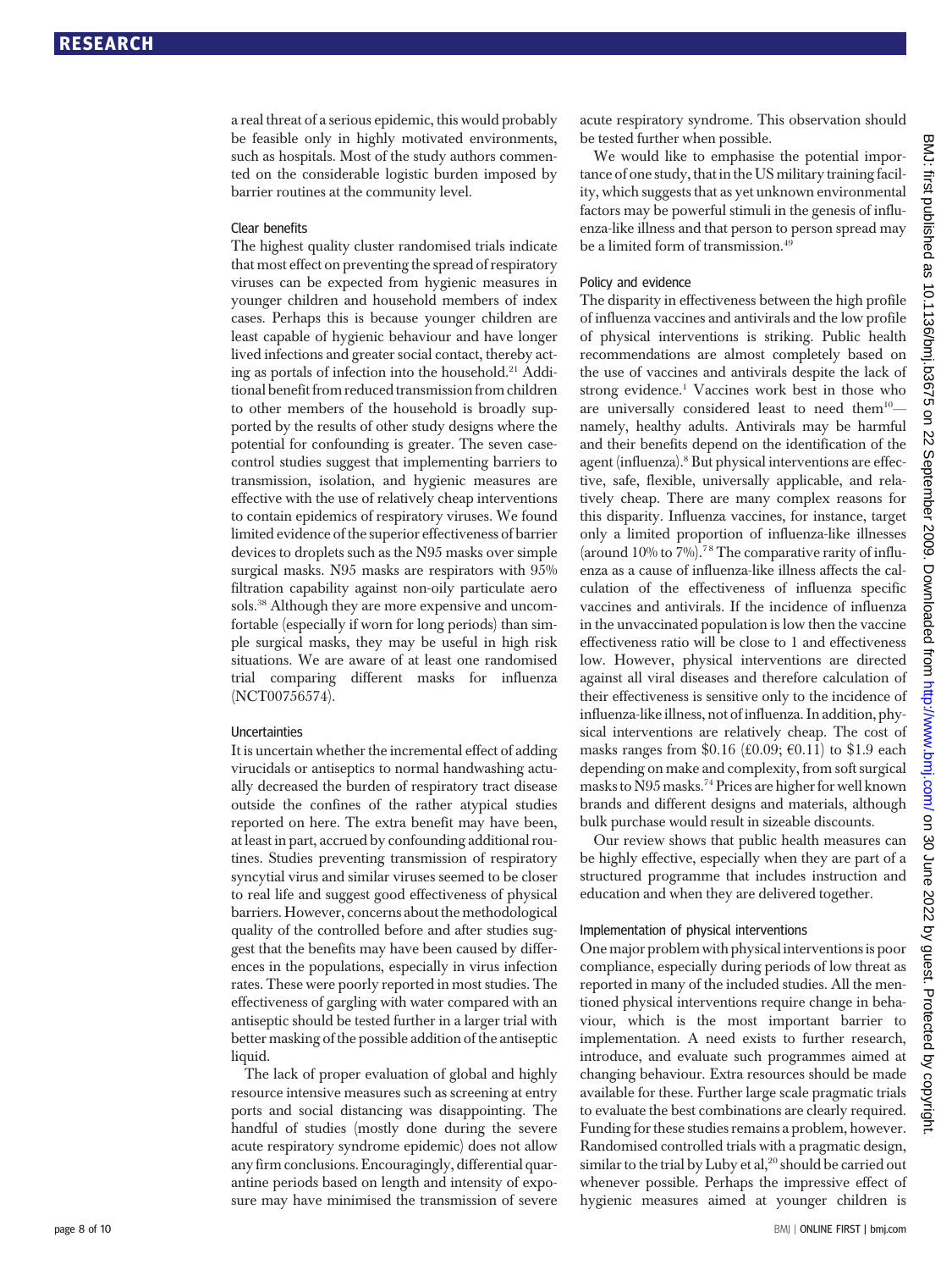#### WHAT IS ALREADY KNOWN ON THIS TOPIC

Respiratory tract infection is the main cause of burden of disease worldwide

The world is increasingly concerned about pandemics of viral origin

Interventions to minimise the spread of infection focus on influenza specific vaccines and stockpiling of antivirals

#### WHAT THIS STUDY ADDS

Hygiene and physical barriers, especially handwashing, wearing masks, and isolation of potentially infected patients, are effective in preventing the spread of viral infections

These interventions should be given higher priority in the preparation and evaluation of national pandemics

Cheap and non-invasive interventions have the potential to reduce mortality and morbidity from viral respiratory tract infections

> based on their poor capability of being hygienic. Although physical interventions are cheap and effective, their cost effectiveness should be evaluated in prospective studies. The role of environmental factors in the genesis of acute respiratory tract infections should be investigated further.

#### Conclusions

Based on the findings of this review, we recommend that handwashing programmes should be implemented nationwide, their effectiveness monitored, and their cost effectiveness evaluated. In situations of high risk of transmission, barrier measures should be implemented such as wearing gloves, gowns, and masks with a filtration apparatus, and isolation of likely cases.Most effort should be concentrated on reducing transmission from young children through regular education at school on hygiene. In addition, society should invest in more comfortable and better designed face masks and barrier apparatus, which would increase compliance with their use.

We thank Anne Lyddiatt, Stephanie Kondos, Tom Sandora, Kathryn Glass, Max Bulsara, Rick Shoemaker, Allen Cheng, Bill Hewak, Adi Prabhala, and Sree Nair for their comments on or contributions to present and previous versions of the review; Jørgen Lous for translating a Danish paper and extracting data; Ryuki Kassai for translating a Japanese paper; Taixiang Wu for translating several Chinese papers; Luca De Fiore for supplying information on costs; and Michael Broderick for supplementary study information. LAA-A holds the Shaikh Abdullah S Bahamdan research chair for evidence based health care and knowledge translation at the College of Medicine, King Saud University, Riyadh, Saudi Arabia.

Contributors: TOJ, CDM, and LD drafted the protocol. LD, CDM, MVD, and TOJ edited the text of the previous version. RF and AR constructed and ran the search strategy. EF, LA and GAB extracted the data. TOJ, CDM, and MVD checked the data and wrote the final report. All authors contributed to the final report.

Funding: NHS research and development programme and National Health and Medical Research Council of Australia. The study sponsor had no role in study design, analysis, conclusions, drafting the report, or the decision to submit the report.

Competing interests: None declared. Ethical approval: Not required.

- 1 World Health Organization. Global alert and response: pandemic (H1N1) 2009. www.who.int/csr/disease/swineflu/en/, 2009.
- 2 Shute N. SARS hit home. US News World Rep 2003;134:38-42, 4.
- 3 World Health Organization. Health Statistics and health information systems: disease and injury regional estimates for 2004. www.who.

int/healthinfo/global\_burden\_disease/estimates\_regional/en/ index.html, 2009.

- 4 Jefferson T, Foxlee R, Del Mar C, Dooley E, Ferroni E, Hewak W, et al. Physical interventions to interrupt or reduce the spread of respiratory viruses: systematic review. BMJ 2008;336:77-80.
- 5 Jefferson T, Rivetti A, Harnden A, Di Pietrantonj C, Demicheli V. Vaccines for preventing influenza in healthy children. Cochrane Database Syst Rev
- 2008;(1):CD004879. DOI: 10.1002/14651858.CD004879.pub3. 6 Cates CJ, Jefferson T, Rowe B. Vaccines for preventing influenza in people with asthma. Cochrane Database Syst Rev
- 2008;(1):CD000364. http://highwire.stanford.edu/cgi/medline/ pmid;18425863. 7 Jefferson T, Di Pietrantonj C, Debalini MG, Rivetti A, Demicheli V.
- Study quality, concordance, take home message, funding and impact: their relationship in influenza vaccines studies. BMJ 2009;338:b354.
- 8 Jefferson T, Demicheli V, Rivetti D, Jones M, Di Pietrantonj C, Rivetti A. Antivirals for influenza in healthy adults: systematic review. Lancet 2006;367:303-13.
- 9 Jefferson T, Rivetti D, Rivetti A, Rudin M, Di Pietrantonj C, Demicheli V. Efficacy and effectiveness of influenza vaccines in elderly people: a systematic review. Lancet 2005;366:1165-74.
- 10 Jefferson T, Rivetti D, Di Pietrantonj C, Rivetti A, Demicheli V. Vaccines for preventing influenza in healthy adults. Cochrane Database of Systematic Reviews
- 2007;(2):CD001269. DOI: 10.1002/14651858.CD001269.pub3. 11 World Health Organization. Pandemic influenza preparedness and response: a WHO guidance document. Geneva: WHO, 2009.
- 12 Wells GA, Shea B, O'Connell D, Peterson J, Welch V, Losos M, et al. The Newcastle-Ottawa Scale (NOS) for assessing the quality of nonrandomised studies in meta-analyses. www.ohri.ca/programs/ clinical\_epidemiology/oxford.htm, 2005.
- 13 Khan S.K, ter Riet G, Popay J, Nixon J, Kleijnen J. Stage II: conducting the review. Phase 5: study quality assessment. In: Khan S.K, ter Riet G, Glanville J, Sowden AJ, Kleijnen J, eds. Undertaking systematic reviews of research on effectiveness. CRD's guidance for carrying out or commissioning reviews. CRD report No 4. 2nd ed. York: University of York, 2000.
- 14 Higgins JP, Thompson SG. Quantifying heterogeneity in a metaanalysis. Stat Med 2002;21:1539-58.
- 15 Higgins JP, Thompson SG, Deeks JJ, Altman DG. Measuring inconsistency in meta-analyses. BMJ 2003;327:557-60.
- 16 Gwaltney JM Jr, Moskalski PB, Hendley JO. Interruption of experimental rhinovirus transmission. J Infect Dis 1980;142:811-5.
- 17 Turner RB, Biedermann KA, Morgan JM, Keswick B, Ertel KD, Barker MF. Efficacy of organic acids in hand cleansers for prevention of rhinovirus infections. Antimicrob Agents Chemother 2004;48:2595-8.
- 18 Satomura K, Kitamura T, Kawamura T, Shimbo T, Watanabe M, Kamei M, et al. Prevention of upper respiratory tract infections by gargling: a randomized trial. Am J Prev Med 2005;29:302-7.
- 19 Kitamura T, Satomura K, Kawamura T, Yamada S, Takashima K, Suganuma N, et al. Can we prevent influenza-like illnesses by gargling? Intern Med 2007;46:1623-4.
- 20 Luby SP, Agboatwalla M, Feikin DR, Painter J, Billhimer W, Altaf A, et al. Effect of handwashing on child health: a randomised controlled trial. Lancet 2005;366:225-33.
- 21 Roberts L, Smith W, Jorm L, Patel M, Douglas RM, McGilchrist C. Effect of infection control measures on the frequency of upper respiratory infection in child care: a randomised controlled study. Paediatrics 2000;105:738-42.
- 22 Sandora TJ, Taveras EM, Shih MC, Resnick EA, Lee GM, Ross-Degnan D, et al. A randomized, controlled trial of a multifaceted intervention including alcohol-based hand sanitizer and handhygiene education to reduce illness transmission in the home. Paediatrics 2005;116:587-94.
- 23 Carabin H, Gyorkos TW, Soto JC, Joseph L, Payment P, Collet JP. Effectiveness of a training program in reducing infections in toddlers attending day care centers. Epidemiology 1999;10:219-27.
- 24 Kotch JB, Weigle KA, Weber DJ, Clifford RM, Harms TO, Loda FA, et al. Evaluation of an hygienic intervention in child day-care centers. Paediatrics 1994;94:991-4.
- 25 Morton IL, Schultz AA. Healthy hands: use of alcohol gel as an adjunct to handwashing in elementary school children. J Sch Nurs 2004;20:161-7.
- 26 White CG, Shinder FS, Shinder AL, Dyer DL. Reduction of illness absenteeism in elementary schools using an alcohol-free instant hand sanitizer. J Sch Nurs 2001;17:258-65
- 27 Farr BM, Hendley JO, Kaiser DL, Gwaltney JM. Two randomised controlled trials of virucidal nasal tissues in the prevention of natural upper respiratory infections. Am J Epidemiol 1988;128:1162-72.
- 28 Longini IM Jr, Monto AS. Efficacy of virucidal nasal tissues in interrupting familial transmission of respiratory agents. A field trial in Tecumseh, Michigan. Am J Epidemiol 1988;128:639-44.